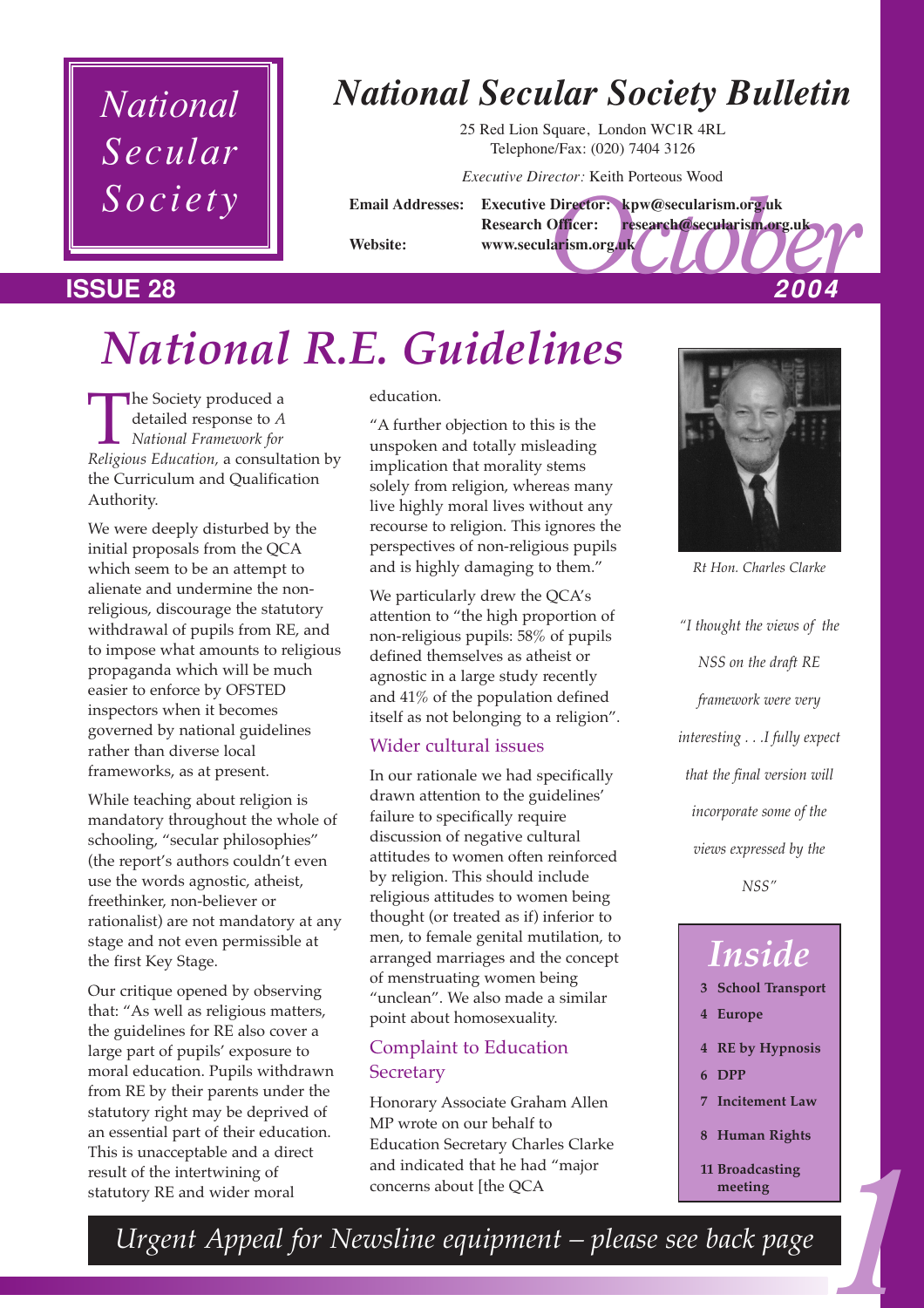

*"Graham Allen MP (Honorary Associate) wrote to Minister (see Page 1)"*

guidelines], much in line with the NSS's submission" which he attached.

Mr Clarke responded in a constructive manner: "I thought the views of the NSS on the draft RE framework were very interesting. I know that a key issue during the consultation has been to make sure that the framework is as inclusive as it can possibly be. Now that the consultation period has ended, my officials are working very closely

with QCA to refine the draft in the light of comments received. . . . I fully expect that the final version will incorporate some of the views expressed by the NSS."

#### Source of guidelines

The Guidelines are published by the Qualification and Curriculum Authority and available online at **http://www.qca.org.uk/ages3- 14/downloads/re\_framework.pdf** The formal consultation period has ended.

## *School Transport*

In the last Bulletin we reported that the Society had been called to give evidence to the Commons' Education and Skills Select Committee (E&SSC).

The Committee has now reported on the School Transport Bill and acknowledged our concerns. The emboldening shown below appeared in the Committee's report, specifically recounting the experiences in detail of "Mr Ian Abbott, a parent from Lancashire, told us that his daughter, an atheist, did not wish to attend the local Christian denominational school, but wished to travel to a school further away with no denominational affiliation." A full account of member Ian Abbott's case was given in the last bulletin.

Mr. Abbott's case is still to be resolved, but his experience suggests that some LEAs have misunderstood the statutory position and may have provided free transport on a discriminatory basis.

This section of the report ended with the words "The Committee recognises that there are no 'secular' schools: all schools must hold a daily act of worship. Nevertheless, some parents are strongly of the opinion that a denominational school would not be appropriate for

their children and prefer to place them in a school with no such affiliation. **A parent who expresses a strong philosophical view that a denominational education would not be appropriate for their child is in a similar legal position to one who expresses a strong preference for denominational education. Guidance issued to LEAs should clarify that different treatment in this case could amount to discrimination.** 

"In some respects, the guidance provided to LEAs in the Prospectus may even have added to the existing confusion over the requirement that free school transport should not be provided on a discriminatory basis. In particular, paragraph 22 concludes by stating that "LEAs should ensure that transport arrangements support the denominational or [in Wales] linguistic preference … parents have expressed". This does not include "philosophical preference", thereby implying that LEAs need not provide equivalent arrangements for parents wishing to send their children to nondenominational schools. "**In order to reduce the potential for discriminatory practices, and to clarify the legal situation under the Human Rights Act, guidance to**

*"The Committee recognises that there are no 'secular' schools: all schools must hold a daily act of worship. Nevertheless, some parents are strongly of the opinion that a denominational school would not be appropriate for their children and prefer to place them in a school with no such affiliation."* 



*Paul Holmes M.P. (Honorary Associate, and member of the Education Select Committee)*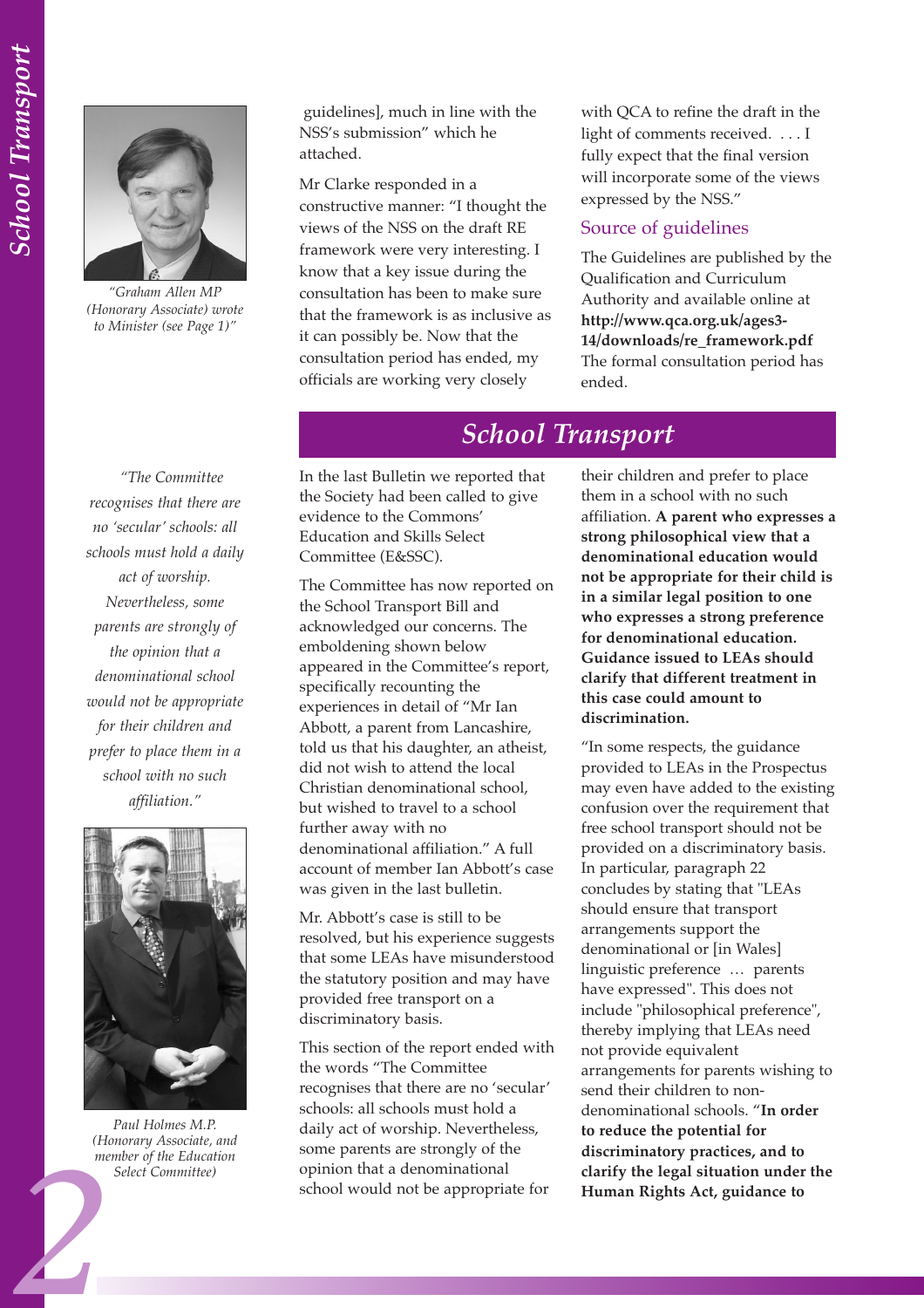**LEAs must make clear that where transport arrangements exist to support parents' denominational preferences, they must also cater for strongly held philosophical preferences."**

### Joint Human Rights Select Committee (JCHR) up in arms

The duties of this powerful Parliamentary Committee representing both Houses of Parliament include scrutiny of impending legislation. Its scrutiny of the draft School Transport Bill took the form of a letter written on behalf of the Human Rights Committee to Stephen Twigg MP, Parliamentary Under Secretary of State for Schools. The letter raised a number of concerns and the JCHR were clearly dissatisfied with the Minister's response :

#### The need for guidance to LEAs

"4.20 In our letters to Ministers we pointed out that in the prospectus there is a suggestion that the Department itself is not clear about the Article 14 obligation: it is said that schemes "may improve provision for one or more of: … pupils travelling to denominational schools". . . .

"4.21 However, we are disappointed that it is not anticipated that the guidance given in the revised prospectus will be comprehensive, and that there is no equivalent

undertaking from the Parliamentary Under-Secretary of State for Schools to issue new general guidance to schools expressly addressing the discrimination problem. The Government appears to be maintaining the position taken in the prospectus accompanying the draft Bill that it is for LEAs to decide for themselves whether their schemes are discriminatory.

"4.22 **We remain of the view expressed in our letter, that there is a clear need for departmental guidance making the human rights position clear, for at least three main reasons.** [Only part of the first of which is reproduced here].

"We were persuaded by the evidence of the National Secular Society to the Education Committee that LEAs are in fact under a misapprehension that they are under an obligation to provide free transport to denominational schools, contributed to by the current statutory framework and evidenced in part by the very significant numbers of authorities which provide such transport. This is ultimately a factual question which we are not in a position to resolve, and will no doubt be the subject of further discussion between the National Secular Society and the Government."

We will of course be writing to the minister.



*Joint Parliamentary Human Rights Select Committee: "We were persuaded by the evidence of the National Secular Society to the Education Committee that LEAs are in fact under a misapprehension . . . "* 

## *Situations Vacant for Volunteers*

#### *Development of Website*

As well as being a major source of new members, our website is widely referred to by journalists, broadcasters and members of the public for information on secular topics. The number of surfers on line is continuing to increase: there were nearly 50 on line concurrently one day in September. But we want to build on this success and develop the website further. The webmaster would be delighted to hear from any volunteer with experience of the php system who would be prepared to spend some time assisting with web

maintenance and development. Anyone interested should contact Keith Porteous Wood the Executive Director.

We are also seeking those with accounting, legal, educational and team building skills. We are also hoping to improve our fund raising and helping to build up our membership further. Is that something which appeals to you?

Could you give talks to local school children? If you have skills in such areas please contact the Executive Director at kpw@secularism.org.uk or phone 020 7404 3126.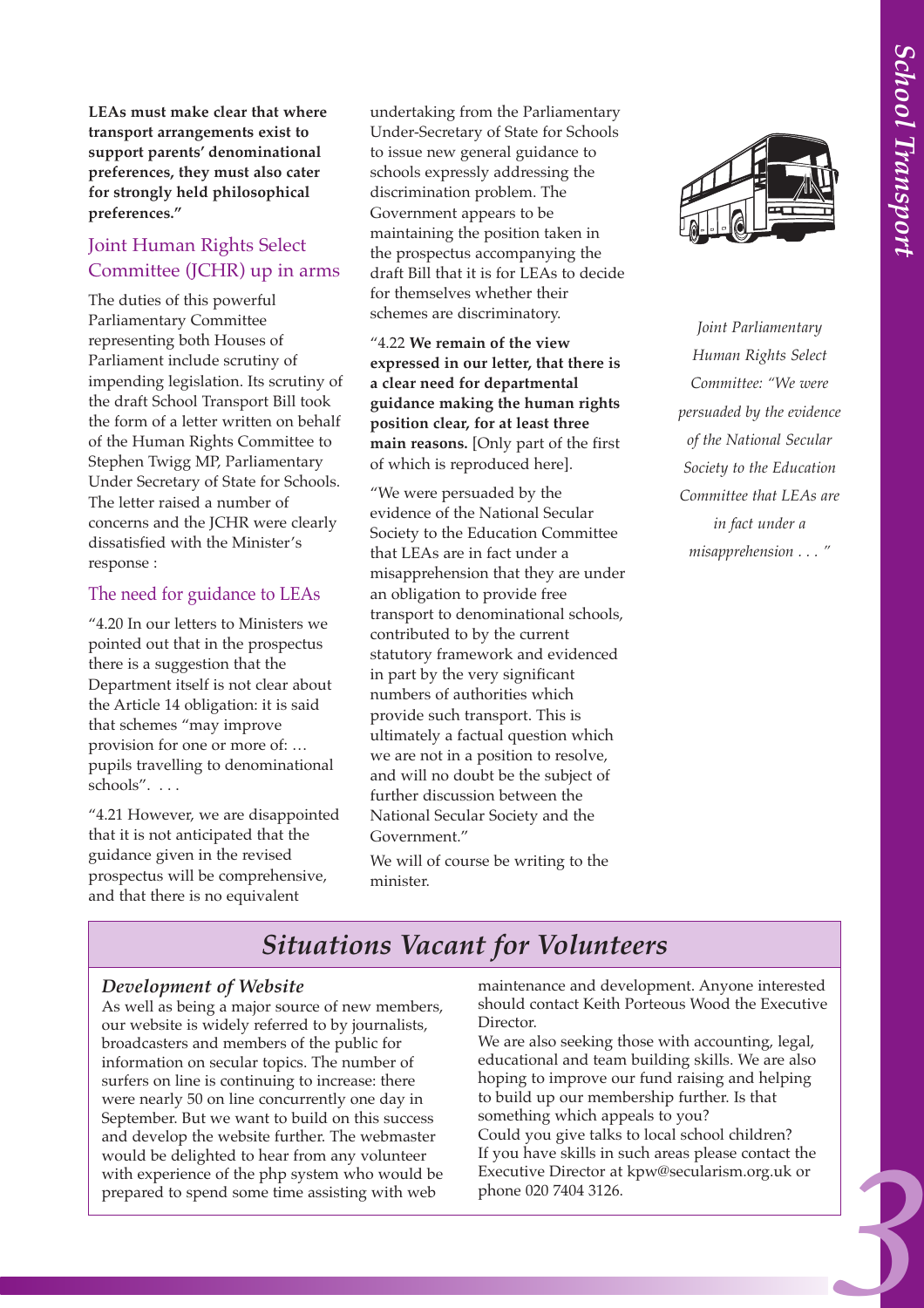## *Brainwashing material?*

*"Excerpt from Cof E instructions to teachers"*

#### *THE LAST SUPPER*

*Imagine you find yourself in a kitchen, a very old fashioned kitchen, no modern cookers or refrigerators, food is hanging in sacks from the ceiling ... There is a fire burning ... There is a large table in the middle ... and an open fire on which are cooking pots ... You gaze around. What sort of kitchen is it? Is it small or large? Can you smell all the food? As you are looking round there is a tap on your shoulder. "Come on, stop day dreaming, take the food in. The master will be here soon".*

*"You pick up a big bowl from in front of you full of delicious smelling*

*"stew...."*

*"We remain convinced that in the longer term the implications of Article 51 for a secular EU are very damaging. We simply cannot support a constitution with such weaknesses."*

*4*

## *Church of England defends hypnotising to encourage Blind Faith?*

**A** n NSS member gave us some<br>material produced by the<br>church of England for school<br>in some of its dioceses detailing material produced by the Church of England for schools in some of its dioceses detailing hypnosis-like techniques to be used in Religious Education lessons in CofE infant schools. Some sample text appears in italics. (Left and Below)

*Darken the room, sit pupils round in a circle or in such a way that all have a clear view of the candle. Direct pupils to look at the candle in silence. They should note where their thoughts take them. But they should not deliberately think of something. Afterwards, lighten the room gradually, then put out the candle.*

*Questions might be: What did the candle make you think of? What did the room feel* *like when everyone was concentrating? Did it make anyone remember anything from the Bible or about Jesus? Why is light used as a symbol in many different faiths?*

The Chair of the CofE's Board of Education was interviewed on the *Today programme* about our revelations and extraordinarily sought to defend this manipulative practice. The secular perspective was given by Nick Cohen following an article he had written about it in the *New Statesman* after a discussion with Keith Porteous Wood. This prompted considerable publicity. *Kent on Sunday* even devoted its entire front page to the story, which ran on for weeks with an exchange of letters in which former president Barbara Smoker participated.

## *Europe News*

Constitution.

After much thought and negotiation we have come to the conclusion that we must oppose the constitution in toto. This is unquestionably a core secular issue - and we remain convinced that in the longer term the implications of Article 51 for a secular EU are very damaging. We simply cannot support a constitution with such weaknesses.

We realise some members will consider Article 51 is a price worth paying to have an agreed Constitution. But only by opposing the Constitution, and explaining why, can the Society draw attention to the dangers of Article 51 and hope that it may be reconsidered at some time in the future. We are not alone. Both our French partners and the International Humanist and Ethical Union have backed outright rejection, and this will be the call made at our demonstration in Brussels next year.

The Society has consistently opposed<br>Article 51 of the European Union Constitution which requires dialogue with religious organisations and we believe this would give them the undue influence to subvert the democratic process by, for example, scuppering legislative proposals before they can be publicly discussed or giving religious groups privileged access to top officials to make their own proposals. The Article also guarantees the status of such organisations, although there is a wide discrepancy of views as to how damaging this latter aspect would be in secular terms.

Since the Paris meeting in December, held to demonstrate opposition to the Article, the draft EU Constitution has been adopted by heads of governments and it contains the offending Article. The option no longer remains therefore to oppose only some of the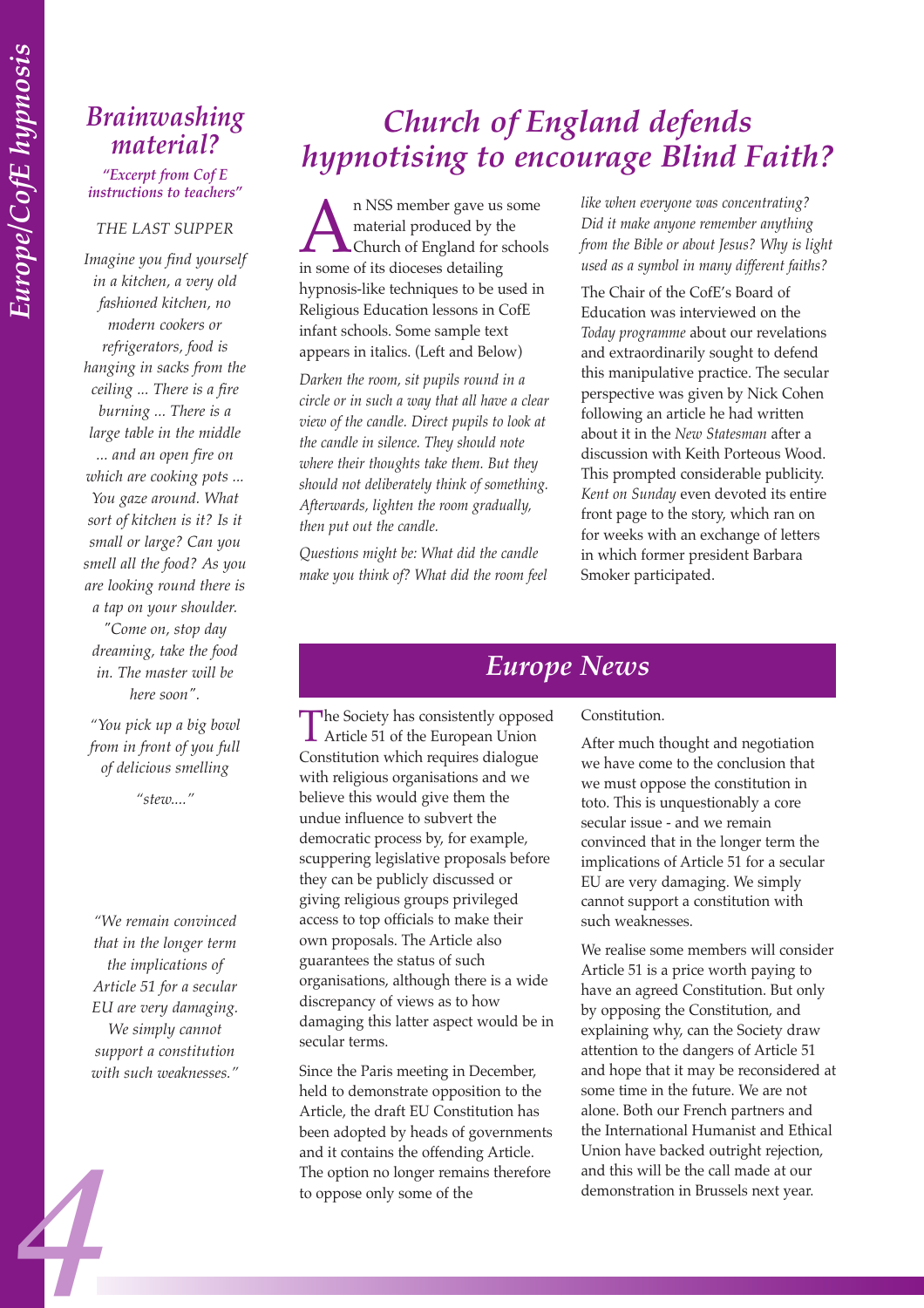#### Europe News continued

Our only alternative is to walk away from this process and leave others to continue with the fight. Your Council do not consider this to be at all the appropriate course.

#### European Humanist Federation AGM

Keith Porteous Wood arranged for the hosting of the European Humanist Federation's 2004 AGM in London in July, and the formal dinner that followed it, which was well received. Vice President Terry Sanderson formally represented the Society at the dinner.

At EHF's AGM the NSS made detailed proposals for more work to be done on Vatican Concordats. These are treaties

drawn up between states and the Vatican generally to give it financial and governmental access privileges, and even make commitments over the form of legislation. Often these agreements are made without prior parliamentary approval and can only be varied with the consent of both parties.

NSS volunteer Muriel Fraser kindly undertook much of the detailed research for the paper that was presented at the AGM. On behalf of the NSS and our sister organisation in Italy UAAR, Keith Porteous Wood made a formal proposal for more work to be done by EHF in this worrying area, which was accepted unanimously. The NSS offered to play a significant part in assisting them with this work.

## *Media Exposure*

The two and a half months<br>
since the last bulletin was<br>
published has been a time<br>
frenetic media activity. We have since the last bulletin was published has been a time of appeared (often more than once) in *The Times, Independent, Guardian and Guardian Education* (on academies) *Observer* and *The Herald*. We have had several mentions, including one on the front page of the *Times Educational Supplement* and – as reported elsewhere - a major article in the *New Statesman*. We also appeared in the L*iverpool Echo, Derby Evening Telegraph and Western Mail.*  Terry Sanderson has appeared on *Sky News* and *BBC News 24* and Keith Porteous Wood has appeared on Meridian TV. Both have taken part (at different times) in debates on Radio FiveLive and both have also had long interviews with Mike

Dickin on TalkSport, the most popular commercial radio channel. Mr Dickin is not a fan of religion. Council member Peter Vlachos had a broadcasting baptism of fire on the BBC's Asian Network where he was seeking to dispel misinformation about what is described as the French headscarf ban. It has been in place since 1905 and relates to all forms of overt religious symbols, including Christian ones. Keith spoke on *Good Morning Wales* and we had the usual crop of regional and local broadcasts. Once more, we thank those members who financed the studio broadcasting facilities. Without them, we would have been unable to have made some of the broadcasts without a great deal of travel and wasted time.

## *The Rights of non-believing members of Armed Forces raised with MoD*

Keith Porteous Wood had a private meeting with the Director in charge of personnel policy at the Ministry of Defence in July to discuss how

the needs of the non-religious in the armed services could be better served. MoD official statistics record that

A member's experience in the RAF *"Four months security duties in Northern Ireland will soon show you what's wrong with religion! I had 'Ath' (short for Atheist) stamped on my 'dog tags', and I do remember being in a 'fox-hole' , so the old saying about Atheists and fox-holes went straight out the window. No one asked if anyone wanted to go to*

*chaplain was conspicuous by his absence!"* 

*church, and the regimental*

*5*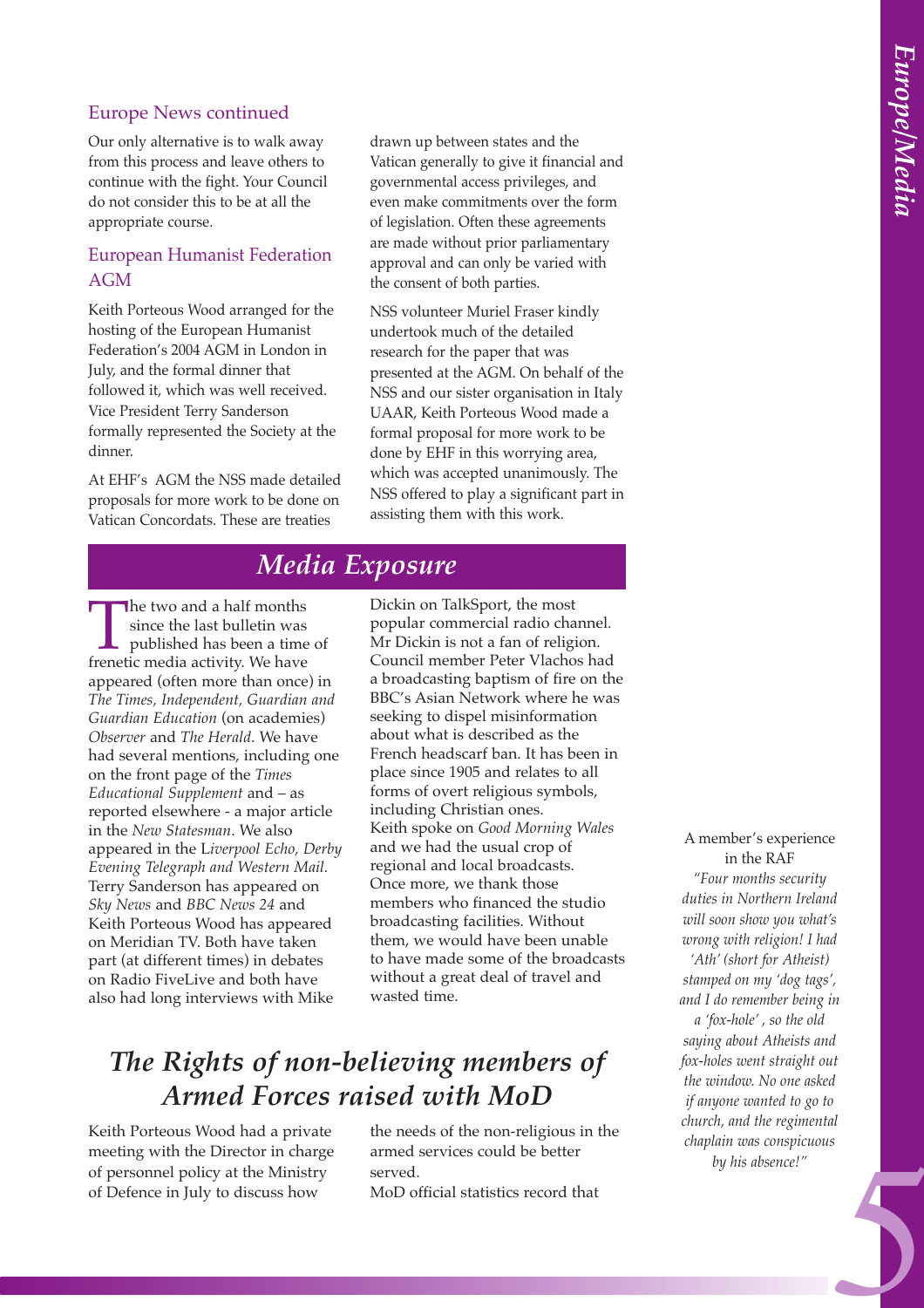#### A member's experience in the RAF

*"As a serving RAF Officer of 13 years experience I fully endorse any and all pressure that can be applied to the MoD and the individual services to have religion pushed firmly back to where it belongs - in private. I would suggest that any junior airman or airwoman put in such a position would find great difficulty in extricating themselves and find limited support for doing so from their commanders... In the midst of overstretch and budget cuts I find it galling to see how much Chaplains are paid to act as counsellors, a job that could be filled by any sensible person with training, and at my own station money has been diverted to replace the C of E church roof. I must endure the saying of grace at official functions, and, which is worse, must respect the artificially accelerated rank of forces chaplains and padres."* 

*The most encouraging aspect of all of the meeting was the convincing assertion by a top CPS executive that the CPS is an entirely secular organisation, and that for it to be so was essential to its effectiveness.* 

*6*

only 1% of service personnel are not Christian, and most of these are from other faiths. The MoD agreed to review the way this data was collected, as they accepted it was unrealistic. Several members wrote to *Newsline* suggesting that, at least until recently, to classify oneself as atheist was likely to be career-limiting, yet in reality non-believers were in the majority.

The Society had played a part in the

wording the element of new personnel policies relating to the nonreligious. The Ministry had been open to our suggestions. Other matters we raised related to funerals, that alternatives should always be available to ritually slaughtered meat and (most importantly) non-religious equivalents of padres.

We will continue to press for improvements.

## *NSS meets the Director of Public Prosecutions*

The Executive Director was<br>intrigued by an assertion made during a television broadcast by the Director of Public Prosecutions that he had consulted extensively with religious and community groups. Not having received a call from the Crown Prosecution Service, Keith contacted the DPP, Ken MacDonald QC, and asked for the non-religious be added to the list of consultees. Mr MacDonald wrote back immediately with an invitation to meet.

The CPS fielded its most senior executives for the round table meeting and at the outset they apologised that the non-religious strand had been overlooked. The meeting was both cordial and constructive.

#### Our major concerns

We expressed our concern about what seemed to us to be an over-zealous use of the new religiously aggravated charges. Religiously aggravated charges were introduced as part of David Blunkett's Anti-Terrorist Crime and Security Act 2001 – shortly after September 11 and carry draconian potential prison sentences, such as seven years for "religiously aggravated insulting behaviour". They can only be brought with the DPP's specific permission, although the cases to which we drew his attention had preceded the current DPP's appointment.

We presented a dossier from the NSS

supporting our concerns about religiously aggravated charges. While we realised that we could not discuss individual cases in detail, a review of the dossier gave us an opportunity to express the nature of our concerns, using these cases as examples. It led to a helpful discussion on issues of principle, especially after we were able to demonstrate that the concerns had been expressed throughout the spectrum of newspapers, not just sensationalist ones.

The DPP did emphasise that the seven years was just a maximum (and admittedly neither of the cases we cited resulted in a custodial sentence) but the stress on those involved during the period from being charged to acquittal or sentencing must have been horrific. For the case we raised that had resulted in an acquittal this process took around a year.

#### Freedom of Expression

Freedom of expression issues were among a number of other concerns we raised and we cited examples of intimidation of those that had spoken critically of religion. The CPS opined much more robust exchanges were to be expected now compared with the past. We countered that some sectors of the community seemed able to speak in the most threatening way without any sanction whatsoever. Again we gave specific examples to illustrate our concerns. On the other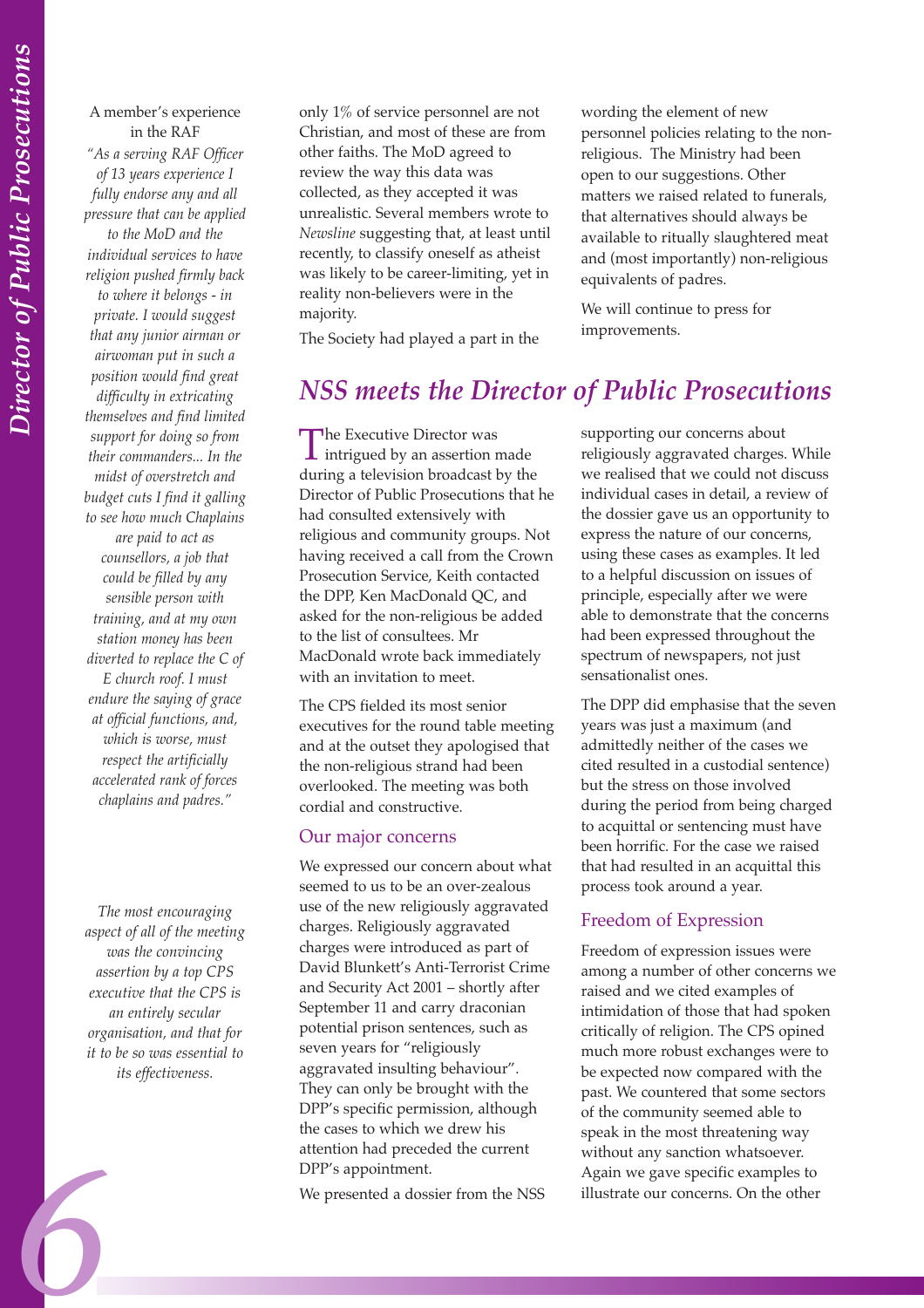hand, the CPS observed that they were glad that what was permissible in the UK – especially terms of hate speech - fell far short of that which is allowed in the USA under the first amendment. They seemed to have in mind verbal attacks such as those the Bible belt evangelists inflict on those with whom they disagree.

In particular we expressed the fear that the CPS would come under increasing pressure to interpret the religiously aggravated insulting behaviour provisions as being to protect doctrines, as opposed to–as they are intended–to protect people.

We also expressed our fear that the law was not being evenly applied and that in the past there appeared to

have been a hierarchy of minorities. The DPP said that he was determined that this should not be the case and asserted that the CPS was entirely independent of political pressure.

The most encouraging aspect of all of the meeting was the convincing assertion by a top CPS executive that the CPS is an entirely secular organisation, and that for it to be so was essential to its effectiveness.

Keith Porteous Wood is indebted to Anna Behan – with her directly relevant legal experience - for her invaluable support at the meeting. Our thanks also go to Barrister Joel Clompus, who specialises in criminal law and drew together much of the preparatory material for the meeting.

## *Incitement to Religious Hatred Law*

The Society has vociferously attacked Home Secretary David Blunkett's renewed proposals to introduce a law against 'incitement to religious hatred'. We described it as: "an invitation to religious fanatics to use the courts to silence critics of their activities".

The route he has reportedly chosen is to attempt to add "religion" to existing race hatred legislation, which is itself hardly used, because securing convictions is notoriously difficult and an acquittal would provide defendants with a huge publicity coup. We emphasise that the Society is not seeking to withhold the protection of the law from those who are threatened in this way, and of course we condemn unreservedly those who incite such hatred. We also acknowledge that fascist groups intent on inciting racial violence now tend to use express their hatred in religious terms in an attempt to evade the incitement to racial hatred legislation. We believe that it should

still be possible to secure convictions under the race legislation for race offences, even if offenders use religious terms as a subterfuge.

#### Problems such a law would create

We are convinced that the introduction of "incitement to religious hatred" will lead to a severe curtailing of freedom of speech and is tantamount to the reintroduction to the statute book of medieval blasphemy laws, but this time applying to all religions. We fear that, under pressure from religious groups, the application of the law would subtly change so that those who denounce religion, or a particular religion, as untrue and dangerous would become at risk of being jailed.

This issue has been examined in forensic detail by a House of Lords Religious Offences Committee which published a report last year making clear that a law such as the one being proposed by David Blunkett would be almost

*7Incitement Law A House of Lords Committee which published a report last year making clear that a law such as the one being proposed by David Blunkett would be almost impossible to formulate without severely compromising freedom of expression. . . . Mr Blunkett, on the other hand, seems to know better.*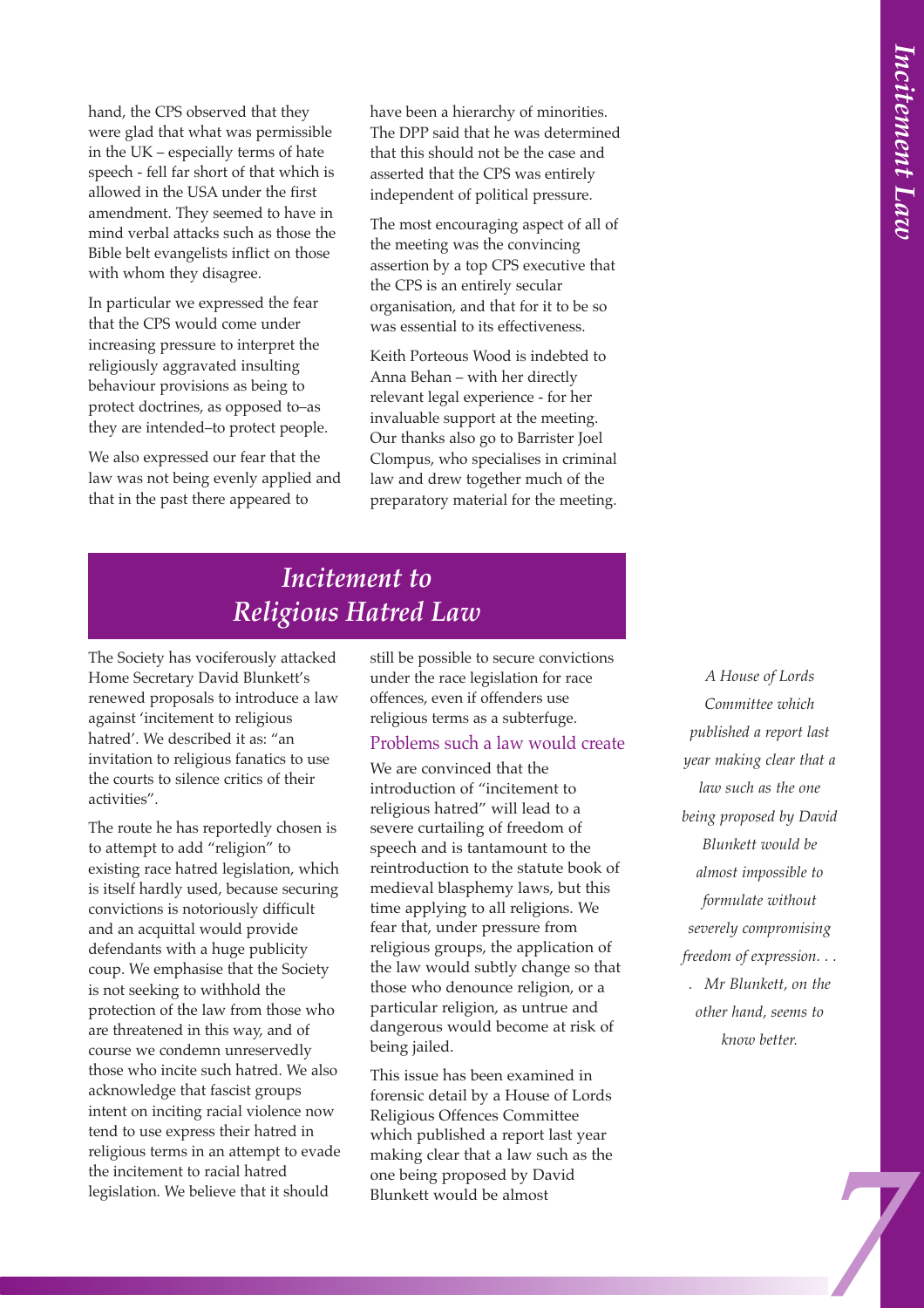#### *Incitement to Religious hatred Law (continued)*

impossible to formulate without severely compromising freedom of expression. The committee examined the matter from all angles and eventually said that it could make no recommendations because it couldn't see a way round the many problems such a law would create. Mr Blunkett, on the other hand, seems to know better.

A similar law was introduced recently in Victoria, Australia. It resulted in a prosecution (still ongoing) that has descended into farce. A fundamentalist Christian group is on trial because it offended the sensibilities of a Muslim group during a sermon critical of Islam. Now the court finds itself in the ridiculous position of having to decide whether what religions regard as sacred texts contain incitements to hatred. Some of the Muslim proponents of the bill now regret its introduction.

The UK law already protects everyone from incitement to violence and against harassment.

The inevitable consequence of this proposed legislation would be to protect religious dogmas and beliefs from insult and mockery. We are on very dangerous territory here, and Mr Blunkett is rushing in once more with legislation that seeks to control thought and opinion. He was successful in 2001 in making religiously aggravated insulting behaviour an offence punishable by up to seven years in jail. This draconian law has already been used in trivial arguments between neighbours.

There is widespread acknowledgement that Mr Blunkett's proposals, the only ones currently being contemplated in this area, are deeply flawed, and we are encouraged by the extraordinary breadth of opposition to them in political circles and the media. Some humanists feel, however, that alternative legislative wording can be found which avoids the threat to freedom of speech. The Society's Council, already deeply worried by erosions to freedom of expression which have occurred in recent years, does not.

*The relative position of the non-religious is one of the weakest, if not the weakest. Our perception of the imbalance against the non-religious was further underlined when we discovered that there were over thirty submissions from religious bodies as against just two from nonreligious bodies*

*8*

## *Consultations*

There is not space in the Bulletin to do justice to all our responses to consultations, so we are simply listing some with the broadest of comments and giving, where available a web address for them. Members without access to a personal computer can receive copies by sending a C4 (A4 size) SAE marked with whichever submission is sought to the Office.

#### Fairness for All: A New Commission for Equality and Human Rights

We felt that such a single commission would be more successful in combating unlawful discrimination and protecting human rights than a series of different ones individually representing race, women etc. A single body would probably serve those suffering multiple

discrimination and also the nonreligious better.

We protested however at the proposal that the non-religious be "bundled in" with the religious strand, where we would generally be represented by those most opposed to what we are trying to achieve. Pointing out that religion itself was often a major source of discrimination, we also detailed ways in which women in particular were subjugated and sexual minorities persecuted by religious pressure.

We warned that a hierarchy of minorities, something the Government say they are seeking to avoid, would develop unless all strands are afforded equivalent enforcement bodies, funding and legislation. Needless to say, the relative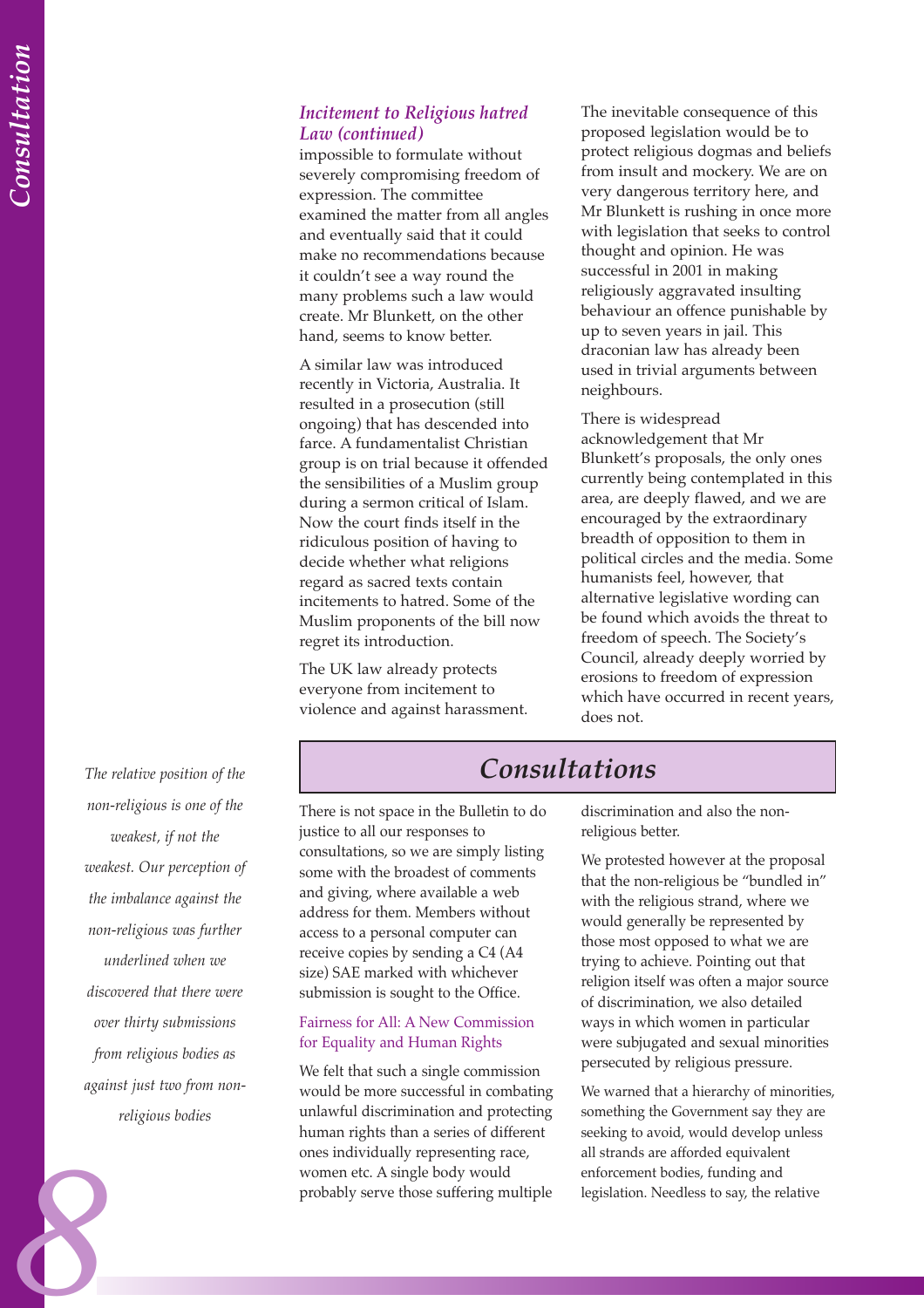position of the non-religious is one of the weakest, if not the weakest. Our perception of the imbalance against the non-religious was further underlined when we discovered that there were over thirty submissions from religious bodies as against just two from nonreligious bodies.

#### This submission

**http://www.secularism org.uk/index.php?option=content&tas k=view&id=157 ,** drawn up by Anna Behan and Keith Porteous Wood, has been acclaimed by experts in the field, and a worthwhile proportion of the points we made were included in the official summary of responses.

#### Animal Welfare

We had earlier recommended to the Government and the Government's own advisors, the Farm Animal Welfare Council (FAWC) that religious/ritual slaughter without prior stunning should be banned on grounds of unnecessary cruelty. Religious slaughter is the only exemption to the prior stunning requirement in the UK and other countries have a complete ban. Meat killed in this way by some other major meat producing countries is accepted for religious purposes.

The FAWC formally recommended that the Government remove the ban. The Government, while accepting that it caused additional suffering, refused on the flimsiest of grounds. It was clearly following its own policy of giving religious bodies everything they want, regardless of the adverse effects on others (or in this case, the gratuitous suffering for defenceless animals).

We made two submissions. The first *Consultation on Government's Draft Response to the Farm Animal Welfare Council (FAWC) report on the Welfare of Farmed Animals at Slaughter or Killing* demolishing the Government's "rationale" for its intention, later confirmed, not to accept the recommendation to ban all slaughter without prior stunning.

**http://www.secularism.org.uk/index.p hp?option=content&task=view&id=17 8&Itemid=31**

The second, Submission to the *Farm Animal Welfare Council* made constructive suggestions as to the best way forward, given that an outright ban had been rejected. We proposed statutory labelling of meat resulting from slaughter without prior stunning. This should extend to meat products and menus in restaurants.

**http://www.secularism.org.uk/index.ph p?option=content&task=view&id=166** At our suggestion, Nick Cohen the investigative journalist devoted a two page article in the *New Statesman* to this issue. In it he raised some uncomfortable questions and in the passage below, suggested an equally uncomfortable, but convincing answer: "Yet at the beginning of June, the Department for Environment, Food and Rural Affairs overruled its own advisers and decided that religious slaughter should not stop, and scarcely anyone outside the National Secular Society noticed. Even animal charities I contacted did not know what Whitehall had done. Like the government, they did not want a fight with the religious."

*9NSS Strategy "The Government, while accepting it caused additional suffering, refused on the flimsiest of grounds. It was clearly following its own policy of giving religious bodies everything they want, regardless of the adverse effects on others (or in this case, the gratuitous suffering for defenceless animals)."* 



*Keith Charters*

## *NSS Scotland*

Following a highly successful initial meeting of Scottish campaigners in Glasgow, at which Keith Charters (above) was confirmed as the founding convener of NSS Scotland, NSS activities north of the Border are continuing apace. Having dealt with the inevitable initial administrative matters, the Steering Group is now getting down to the business of promoting secularism.

Initial successes have included letters in the papers, including one calling on the Scottish Executive to oppose the Catholic Church's demand for it to have a veto over the implementation of sexualhealth policy in Catholic schools. The Group's first press release called on the Scottish Executive to stand firm against a legal threat by a Scottish Catholic bishop who is, absurdly, insisting on separate entrances, staff rooms and even lavatories for Catholics in some brand new shared-campus schools.

The group will be making a concerted effort to win over those Scots – the majority it suspects – who have yet to consider the merits of secularism over the current system of favouritism and privilege – backed up by money - towards religious organisations in Scotland. It is a promising start and the Group is confident of making a real impact.

Over the coming months it will be tapping into the wealth of knowledge and experience within NSS membership to address the major secular issues in Scotland.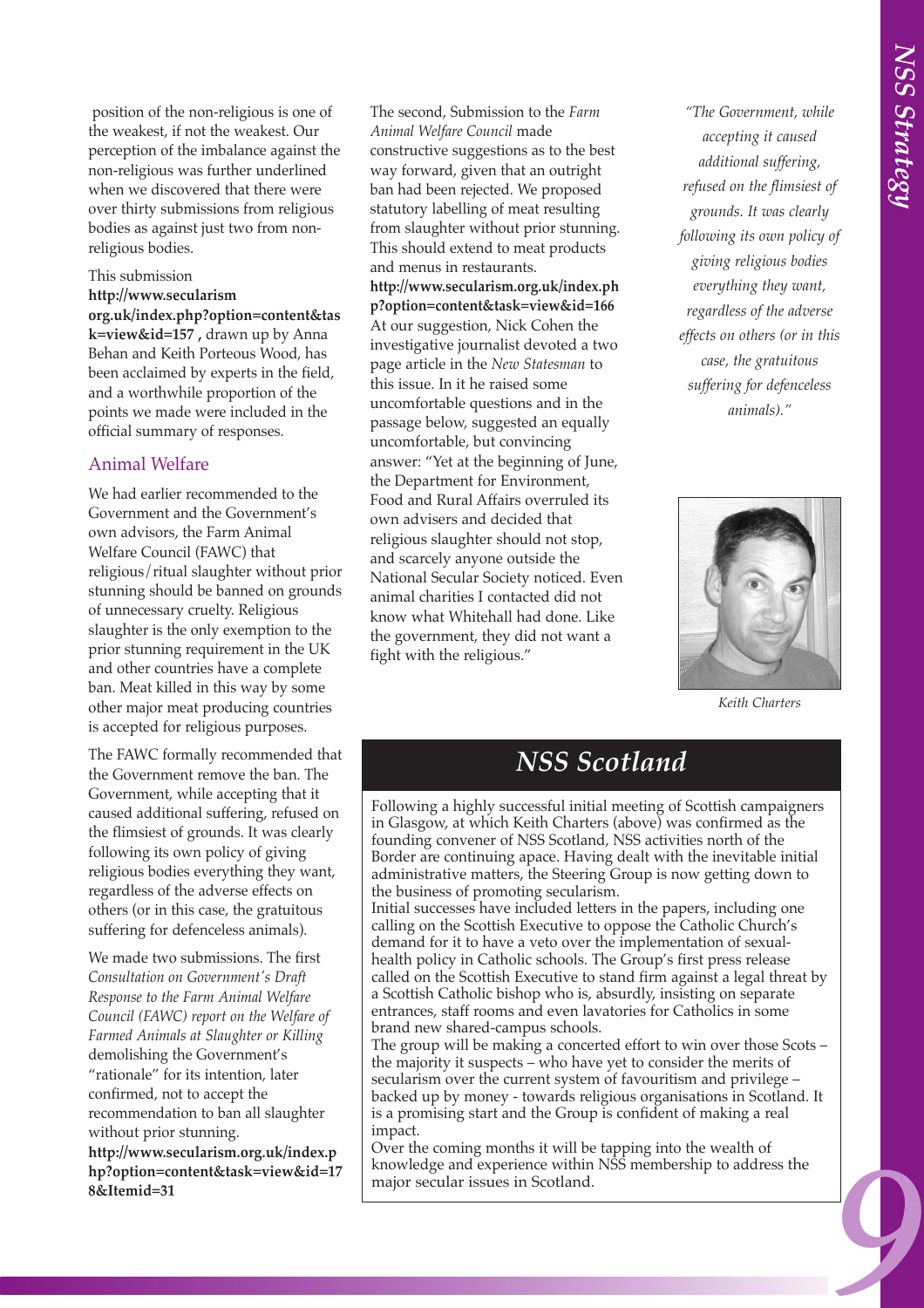

*Denis Cobell*

## *'President's Message'*

*It's that time again. I mean the NSS AGM is just around the corner; the date is Saturday 27th November.*

*I am urging members to come along; this is your chance to have your say and meet the NSS staff and Council. This will be your opportunity in 2004 for you to tell us what you think.*

*We held a successful conference last year, and next year, as well as the AGM, we are planning an event to promote and co-ordinate Active Secularism, as indicated in the June bulletin.*

*Survey after survey draws attention to our low and declining religiosity. Some bear out our hunch that the UK is the most religiously sceptical country in the world, others make clear that knowledge of the bible or its myths—together with Sunday schools—are fast-disappearing, and many confirm that the sixty year decline in religious observance and church attendance continues unabated.* 

*For most of the population, religion is an irrelevance. Church attendance is confined to rites of passage, and for a few, the occasional festival. Yet faith groups still have an enormous—and it seems a growing—influence with the Government, just one manifestation of which is the exemptions they manage to wrest from legislation to which everyone else is subject.*

*The NSS is also concerned about the persistent conviction many parents of—even including some that never darken the doors of a church themselves—that their children need to be taught morality from a religious basis. We know there are alternatives and have long sought wider recognition that you can be good without gods.*

*The NSS does all it can to make such views more widely accepted; but we have a small staff and are currently running at a substantial deficit.*

*So why not come along on November 27 and give your support and offers of help both financial and through voluntary help in whatever way you find possible?*

Denis Cobell

*President*



*Nick Cohen*



*Professor Lord Desai*

## *New Honorary Associates*

*Nick Cohen,* this campaigning journalist and fearless critic of religious excess and hypocrisy and, well known for his *Observer* and *New Statesman* columns, said he was "humbled" by the invitation to join our panel of Honorary Associates. Some of his valiant efforts on behalf of secularism are referred to elsewhere in this Bulletin.

*Lord Desai* **"feels honoured" to become an Honorary Associate. Professor Lord Desai** grew up in Bombay and then left for America. Fed up with the Vietnam-obsessed America, the young Meghnad Desai came to Britain and joined the London School of Economics, with which he is still connected as Professor of Economics. He is also Director of the Centre for the Study of Global Governance. Now he is

an enthusiastic secularist in the House of Lords and has spoken out loudly against the Government's Faith Liaison Committee and Home Secretary David Blunkett's incitement to religious hatred legislative proposals.

He has described himself publicly as an atheist and said he felt "honoured" to be asked to join our list.

#### *Graham Linehan,*

We are also delighted that **Graham Linehan,** *Father Ted's* **writer and director,** has shunned a nomination for the next papacy in favour accepting an NSS Honorary Associateship. Graham's directing and writing CV is stuffed full of award winning big name shows and he writes columns and articles for broadsheets and magazines.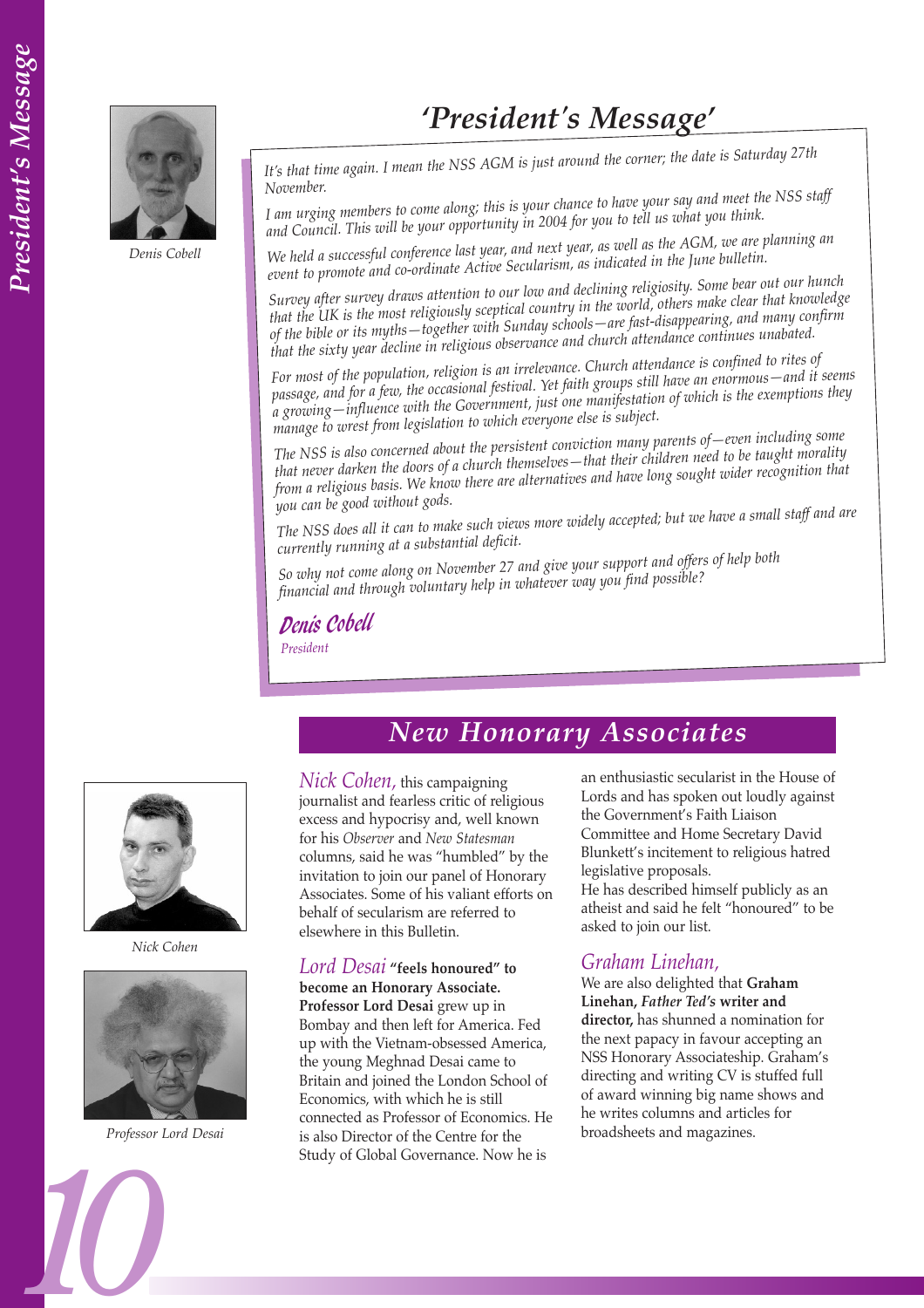✁

## *Prison Visitors*

Some prisoners, two of whom are members, have asked whether they could receive a secular prison visitor, much as other prisoners receive chaplaincy visits, or representatives from their faith or denomination. After security clearance such visits can take place at more convenient times and places than is the case with the regular visits, and they do not count against prisoners' visitor allocation. Those able to travel to Somerset or Wiltshire are particularly sought. Anyone interested is invited to contact Keith Porteous Wood at the office.

## *Non-Religious invited to Religious Broadcasting meeting at Department of Culture Media and Sport*

Probably because this was a governmental meeting and the new guidelines we worked on now call for the non-religious to be consulted too, the Executive Director was invited to this round table meeting with major broadcasters and religious representatives. It was chaired by the Minister, Lord McIntosh of Haringey. The Anglican bishop with special responsibility for broadcasting, Nigel McCulloch, sat directly opposite the minister and was clearly trying to co-chair the meeting. He is now bishop of Manchester, which doubtless gives him ready access to the BBC's Religious Broadcasting HQ which is based there. For him, there just

wasn't enough religion on the BBC and the public were straining for more.

*1*<br> *1Appeal*<br> *11Appeal***<br>** *11***<b>** Appeal<br> *11* Appeal<br> *11* Appeal<br> *11* Appeal<br> *11* Appeal<br> *11* Appeal<br> *11* Appeal<br> *11* Appeal<br> *11* Appeal<br> *11* Appeal<br> *11* Appeal Keith Porteous Wood pointed out (to an array of raised eyebrows) that it was difficult to reconcile what the bishop had just said with the fact that his Church had been in continual decline in the UK for over 60 years and now only a million attended his Church's services on the average Sunday. From the comments he heard afterwards some of the broadcasters found some secular balance to be rather refreshing.

The repartee between Keith and the bishop was deemed sufficiently amusing to make *The Times* gossip column.

Members whose NSS subscriptions for 2004 are still unpaid will find a yellow renewal form enclosed with this Bulletin. So, if it has slipped your mind, please return the form to us now with your cheque. Attendance at the AGM is subject to your subscription being up to date.

# *Newsline* equipment and running costs appeal

| Name. |          |  |
|-------|----------|--|
|       |          |  |
|       |          |  |
|       | Postcode |  |

I enclose a donation of  $f$ .

Any surplus can go towards reducing the Society's annual deficit

Please see details overleaf